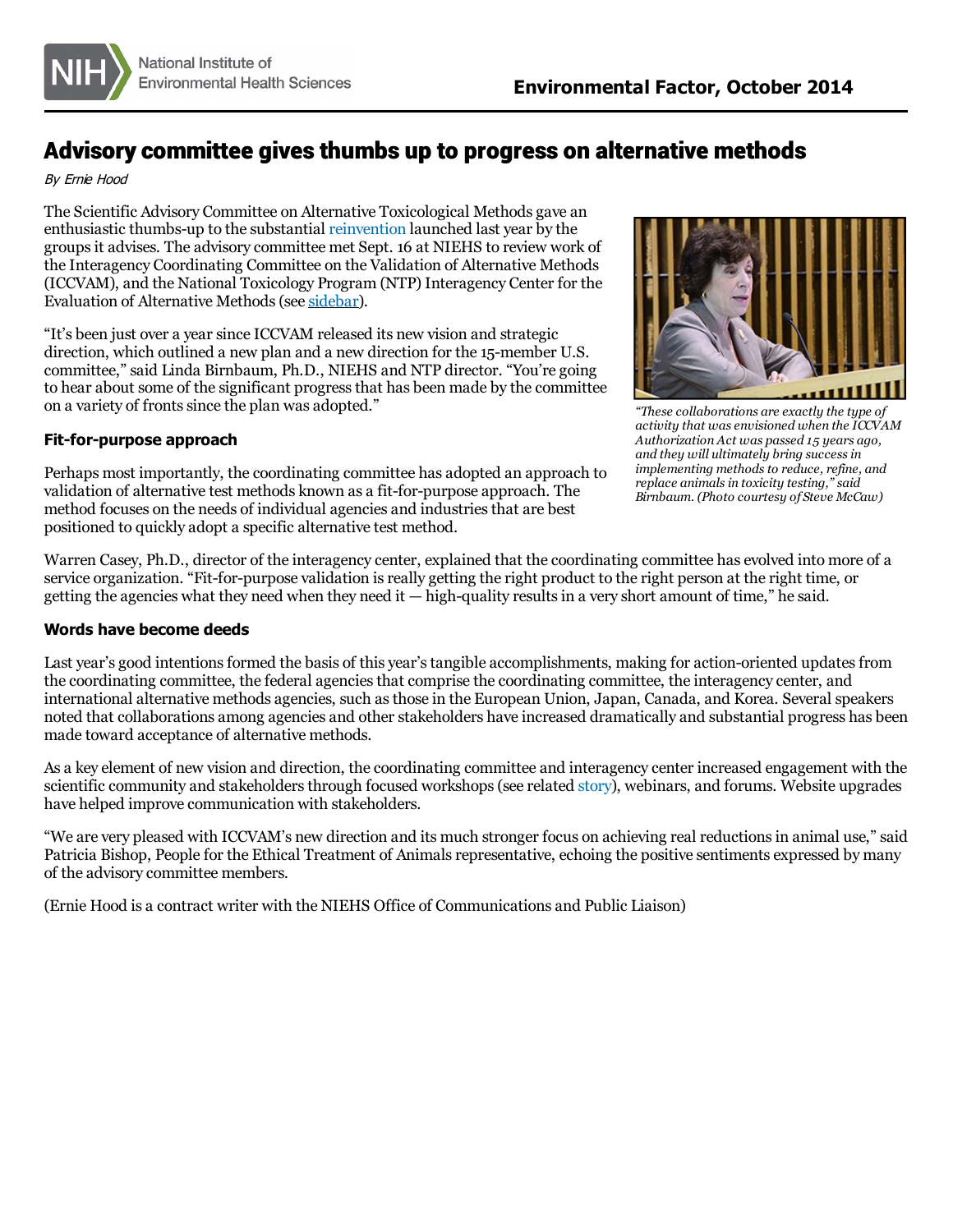

### 1/5

"The level of collaboration we're experiencing is unprecedented in the history of ICCVAM," said Casey, "and most projects we're trying to do within *one year." (Photo courtesy of Steve McCaw)*



### 2/5

"ICCVAM has accomplished multiple positive results, helping reduce the number of animals [used] in the process of meeting regulatory requirements for product registration," said outgoing advisory committee member Ricardo Ochoa, D.V.M., Ph.D., president of Pre-Clinical Safety *Inc., reflecting on the progress made during histerm. (Photo courtesy of Steve McCaw)*





Won Keun Seong, Ph.D., is director of the Korean Center for the Validation of Alternative Methods, an international partner of the coordinating *committee. (Photo courtesy of Steve McCaw)*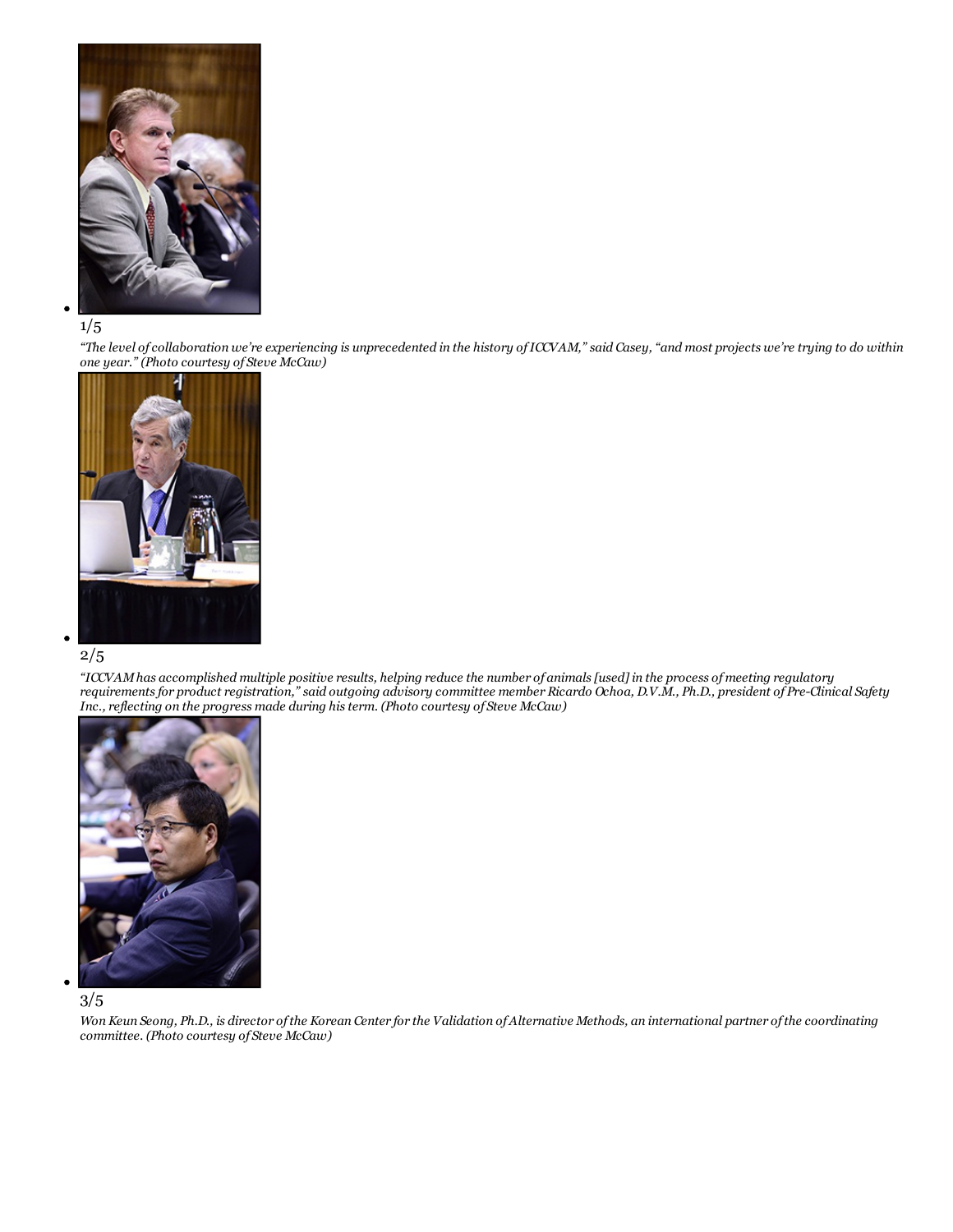

#### 4/5

"We think skin sensitization is one of the best areas we have for replacement of animal tests," said Joanna Matheson, Ph.D., of the U.S. Consumer *Product Safety Commission and member ofthe Skin Sensitization Working Group. (Photo courtesy of Steve McCaw)*



## 5/5

Advisory committee chair Daniel Wilson, Ph.D., of The Dow Chemical Company, summarized the sessions, indicating that ICCVAM has seen resounding success in the efforts it has championed in a remarkably short period of time. (Photo courtesy of Steve McCaw)



*A mild, late summer day wasthe perfect opportunity to collect the committee members and attendees outdoorsfor a group photo. (Photo courtesy of Steve McCaw)*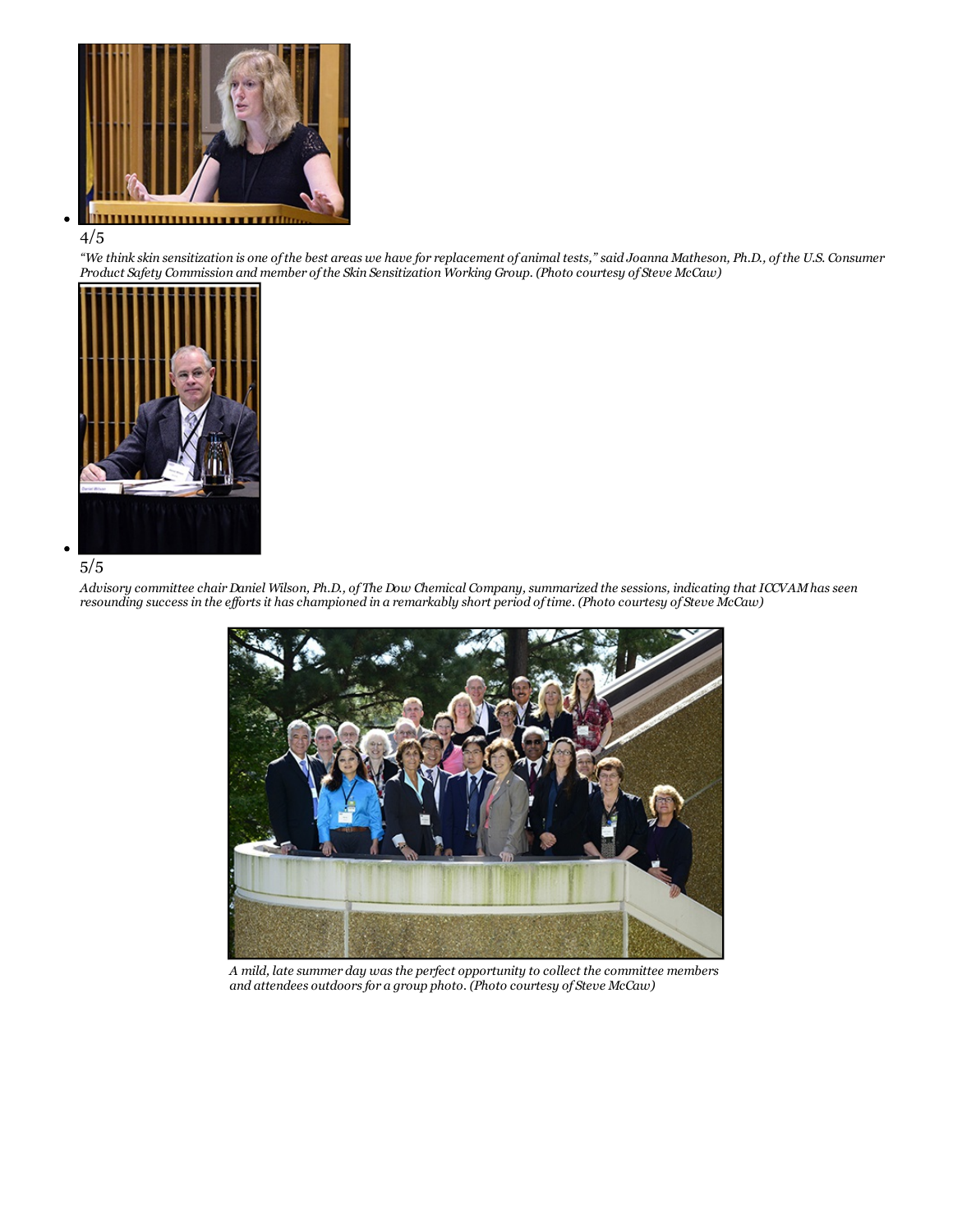#### **Finding alternatives to animal testing**

## The term [alternative](http://www.niehs.nih.gov/health/topics/science/sya-iccvam/index.cfm) methods

*(http://www.niehs.nih.gov/health/topics/science/sya-iccvam/index.cfm)*

refersto methods of research and testing that use fewer or no animals, or that reduce animal pain and distress. The National Toxicology Program (NTP) participates in three committees that ensure the involvement of all stakeholders in the advancement of alternative testing methods.

## • The **Interagency Coordinating Committee on the Validation of Alternative Methods** or [ICCVAM](http://ntp.niehs.nih.gov/pubhealth/evalatm/iccvam/index.html)

*(http://ntp.niehs.nih.gov/pubhealth/evalatm/iccvam/index.html)*

coordinates the activities of member federal agencies to replace, reduce, or refine animal use.

## • The **NTP Interagency Center for the Evaluation of Alternative Methods** or [NICEATM](http://ntp.niehs.nih.gov/pubhealth/evalatm/index.html)

*(http://ntp.niehs.nih.gov/pubhealth/evalatm/index.html)*

supports ICCVAM activities and NTP high-throughput screening projects. The center conducts projects relevant to test method development, maintaining and promoting scientific quality and the protection of human and animal health and the environment.

## • The **Scientific Advisory Committee on Alternative Toxicological Methods** or [SACATM](http://ntp.niehs.nih.gov/about/org/sacatm/index.html)

*(http://ntp.niehs.nih.gov/about/org/sacatm/index.html)* advises NICEATM, ICCVAM, and the NIEHS and NTP director. Representatives are drawn from industriesregulated by ICCVAM member agencies, animal welfare organizations, academia, test method developers, and regulatory agencies outside of the federal government.

## **World Congress strengthens international ties**

By Catherine Sprankle

NICEATM and ICCVAM strengthened international ties Aug. 24-28 at the Ninth World [Congress](http://www.wc9prague.org/) *(http://www.wc9prague.org/)* on Alternatives and Animal Use in the Life Sciencesin Prague.

• NICEATM staff helped organize a satellite [meeting](http://ntp.niehs.nih.gov/pubhealth/evalatm/3rs-meetings/past-meetings/hist-wksp-2014/index.html)

*(http://ntp.niehs.nih.gov/pubhealth/evalatm/3rs-meetings/past-meetings/hist-wksp-2014/index.html)* , "Workshop on Alternativesto the HIST for Acellular Pertussis Vaccines: Progress and Challengesin the Replacement of HIST."

• Casey co-chaired the Activity Updates From International Validation Centers session and summarized NICEATM and ICCVAM activities.

• NICEATM contractor Nicole Kleinstreuer, Ph.D., gave two presentations — one on an adverse outcome pathway for vascular development toxicity, and another on using high-throughput screening methods to identify endocrine disruptors.

• Raymond Tice, Ph.D., of NTP, co-chaired two sessions — Updates on Research Activitiesfrom the USA, and Highthroughput Screening Models. He also presented updates on [Tox21](http://ntp.niehs.nih.gov/results/hts/index.html) *(http://ntp.niehs.nih.gov/results/hts/index.html)* activities.

• Abigail Jacobs, Ph.D., ICCVAM co-chair, with FDA, co-chaired the Topical Toxicity-Phototox session. She also gave a presentation on internationally harmonized nonanimal approachesto photosafety testing.

• Suzanne Fitzpatrick, Ph.D., with FDA, co-chaired and gave a presentation at the Tissues and Organs-on-a-Chip session. She also presented the regulatory perspective on adverse outcome pathways, and a processfor international cooperation on regulatory science.

• Richard McFarland, Ph.D., with FDA, discussed reducing, refining, and replacing animal use in preclinical testing of cellular and gene therapies.

• Staff from NICEATM and the NTP Biomolecular Screening Branch prepared and presented eleven scientific posters.